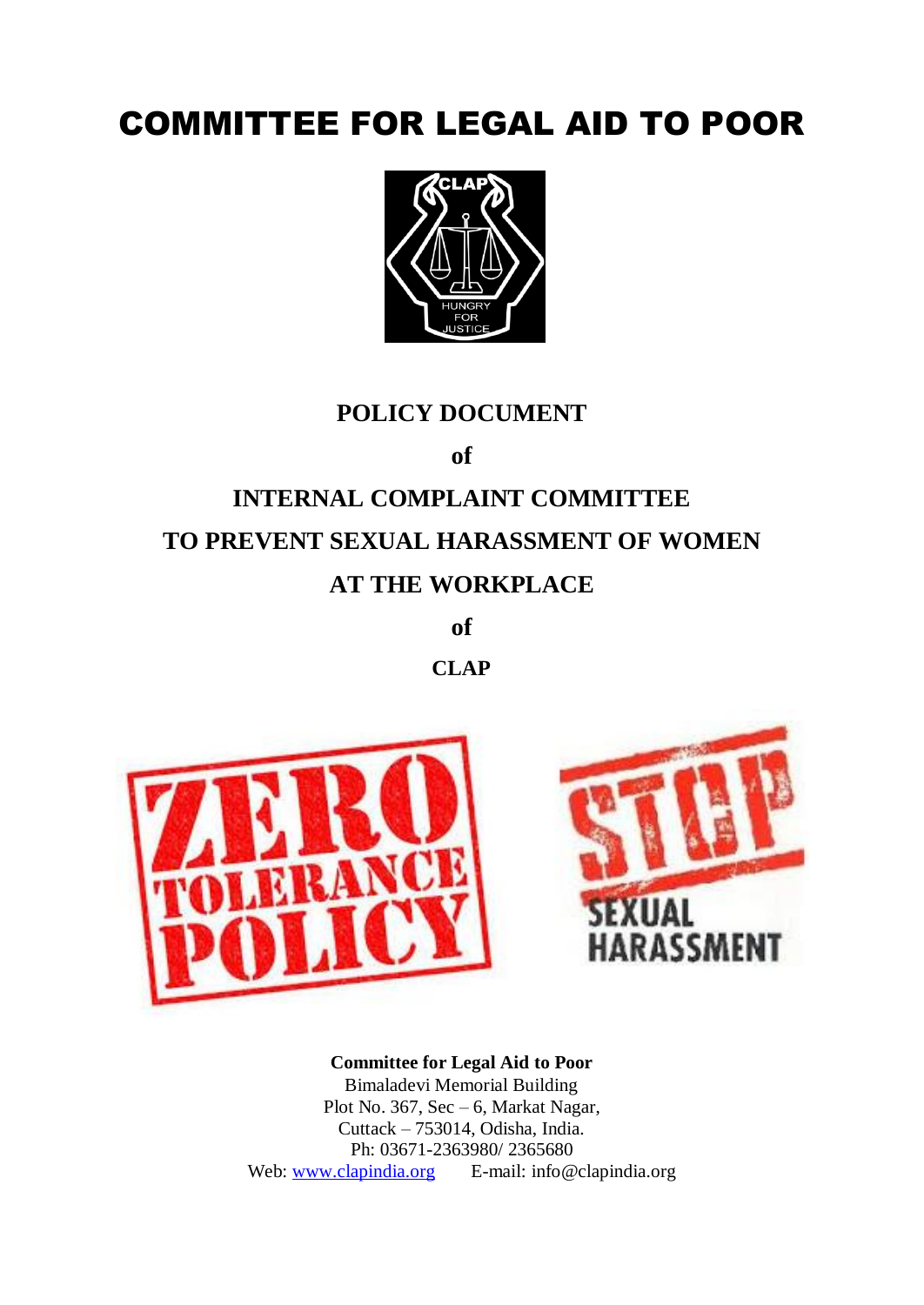#### **INTRODUCTION:**

The Legal Service Institute managed by CLAP, the acronym of Committee for Legal Aid to Poor, is a Non-Governmental Voluntary Organization registered under the Societies Registration Act 1860 (Act XXII of 1860) of India. CLAP got registered as a Society on November 18th 1982. It is a legal service and advocacy organization, which seeks to advance Human Rights through use of law, legal process and legal system. It is based in Cuttack City (the erstwhile capital city of Orissa) in the State of Orissa in India. It works in various states of India with primary focus on Orissa.

**Vision of CLAP:** Being inspired by Democratic Values, more particularly the concept of Rule of Law and having full faith in Fundamental Human Rights with Dignity, the Committee for Legal Aid to Poor in short CLAP visualises a Society where Justice and Equity Prevails based on the principle of equality of opportunity and protection for all irrespective of sex, religion, caste, creed, colour and socio-economic status.

**Mission of CLAP:** In order to accomplish its vision, the CLAP manages Legal Service Institute which strives to eliminate injustice in its manifold manifestation and promote justice by way of strategic legal intervention and through strengthening access to justice. The mission of the organisation is to render legal services in its various dimensions. The CLAP dedicates itself for promotion, enforcement and protection of human right with dignity in association with civil society organisations and governance systems. In its endeavour the CLAP uses Law, Legal Process and Legal System as a tool for empowerment of people and a means for accomplishment of desired goals. The mission statement of CLAP reflects its commitment towards accomplishment of Human Rights with Dignity, Democratic Development and Environmental Justice. The principle of Rule of Law is the fundamental premise within which the mission has been envisaged and rolled out.

**Goal of CLAP:** Elimination of all forms of Discrimination, Exploitation and Injustice on Women, Children, People with Different Sexual Orientation, Scheduled Caste, Scheduled Tribes, Minorities, Persons with Disability, People living below Poverty Line and exclusion of all those institutions that perpetuates Poverty or causes deprivation of entitlements. Improved opportunity for marginalised to overcome their situation is the sole aim in all actions.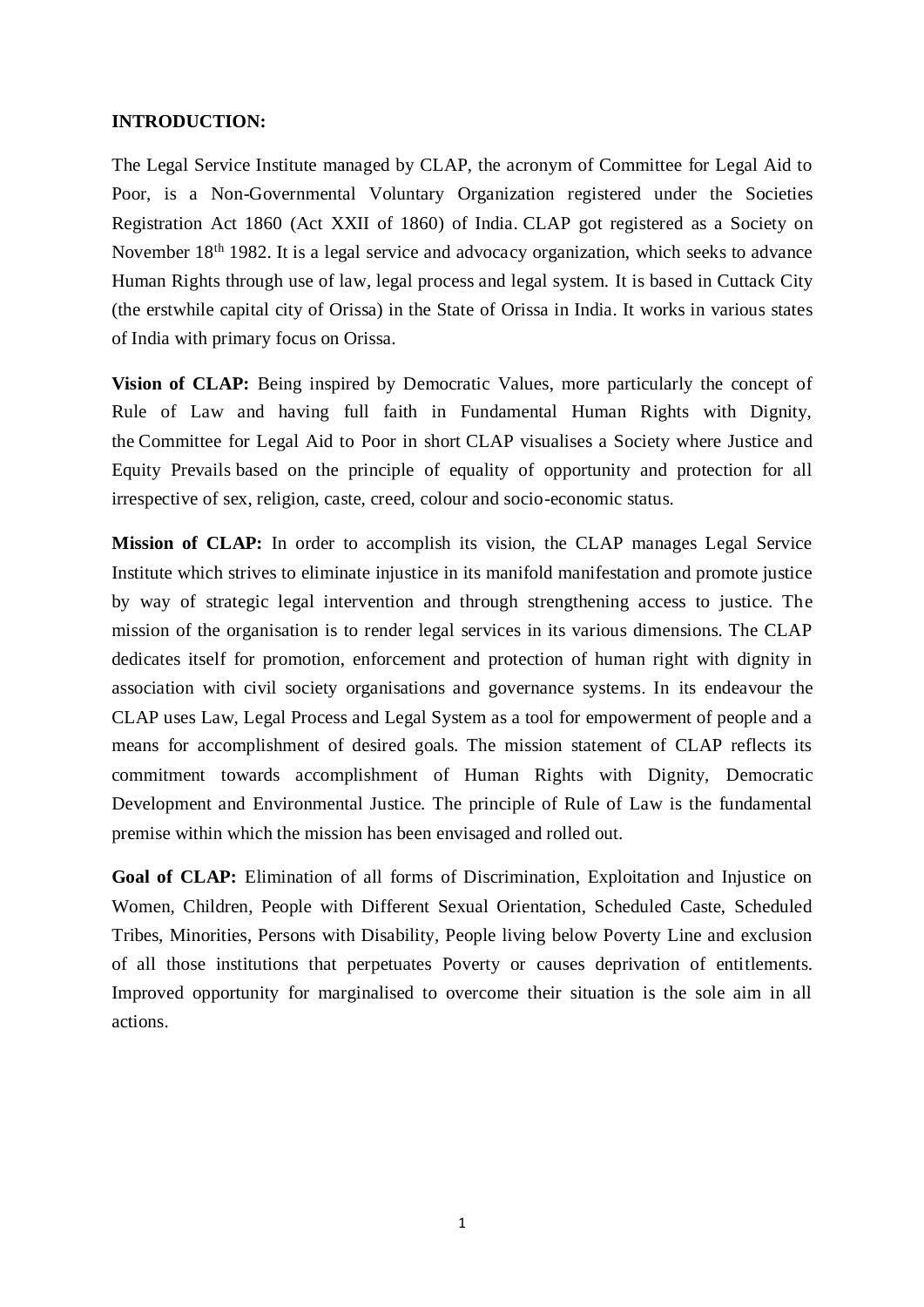#### **POLICY AGAINST SEXUAL HARASSMENT OF WOMEN AT THE WORKPLACE**

# **I. Preamble:**

The Parliament of India passed the "Sexual Harassment of Women at Workplace (Prevention, Prohibition, and Redressal) Act," in the year 2013 and it came into force from 9<sup>th</sup> December 2013. The Act provides protection against sexual harassment of women at workplace and for the prevention and redressal of complaints of sexual harassment and for the matters connected therewith or incidental thereto. The Act was formed on the basis of the guidelines laid down by the Supreme Court in its landmark judgment, *Vishakha v. State of Rajasthan.*

The guidelines explicitly state the following:

*"It shall be the duty of the employer or other responsible persons in workplaces or other institutions to prevent or deter the commission of acts of sexual harassment and to provide the procedures for the resolutions, settlement, or prosecution of acts, of sexual harassment by taking all steps require."*

The main aim of the Sexual Harassment of Women at Workplace (Prevention, Prohibition, and Redressal) Act, 2013 is to curb sexual harassment at workplace. The Act recognizes the right of every woman to a safe and secure workplace environment irrespective of her age or employment/work status. Hence, the right of all women working or visiting any workplace whether in the capacity of regular, temporary, adhoc, or daily wages basis is protected under the Act. The Act includes all women whether engaged directly or through an agent including a contractor, with or without the knowledge of the principal employer. In addition to it the Act also includes a co-worker, a contract worker, probationer, trainee, apprentice etc. It also extends to a woman who is working in a dwelling place or house.

All organizations where more than ten employees are working are bound by the Sexual Harassment of Women at Workplace (Prevention, Prohibition and Redressal) Act, 2013. CLAP Legal Service Institute, Cuttack Odisha is also committed to creating and maintaining an environment which is free of all forms of gender violence, sexual harassment, and discrimination on the basis of sex/gender. Hence CLAP is committed to uphold the Legislative mandate ensuring the above mentioned human rights of all those who fall within its jurisdiction. CLAP has constituted an "Internal Complaint Committee to Prevent Sexual Harassment of Women at Workplace of CLAP keeping in mind the Provisions of the Act and directives issued by the Supreme Court of India.

#### **II. Objectives:**

The objectives of the Internal Complaint Committee to Prevent Sexual Harassment of Women at the Workplace are as follows: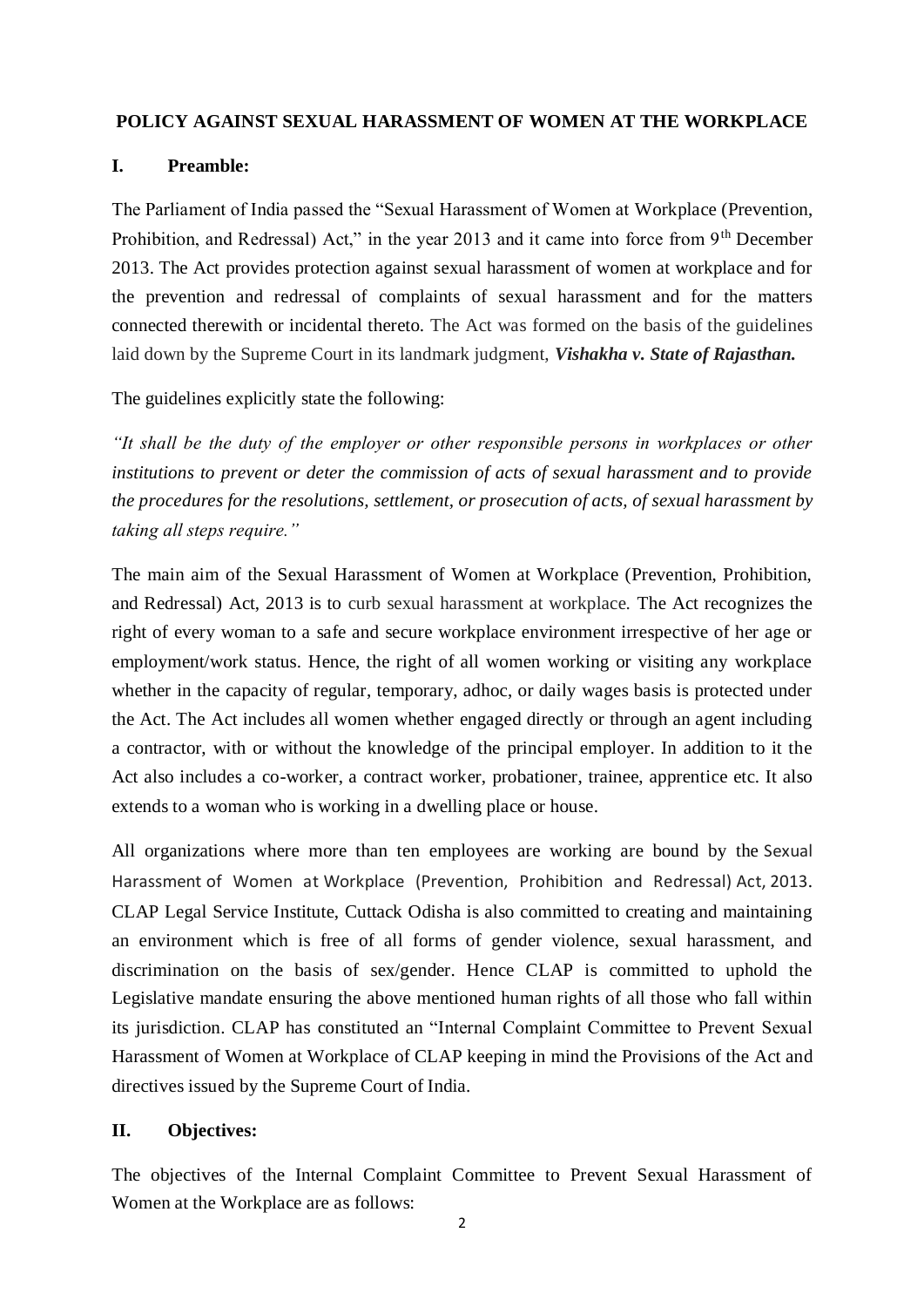- To provide a safe and secure working atmosphere for the women employees working in CLAP.
- To make all the employees of CLAP aware as to what constitutes Sexual Harassment.
- To develop a guiding principle against sexual harassment of women at CLAP.
- To promote a mechanism for the prevention and redressal of sexual harassment cases and other acts of gender based violence in CLAP.
- To make sure that the law is implemented in proper spirit.
- To uphold the commitment of CLAP to provide an environment free of gender-based discrimination.

# **III. The Definition of Sexual Harassment:**

According to the Sexual Harassment of Women at the Workplace (Prevention, Prohibition and Redressal) Act 2013, sexual harassment includes any one or more of the following unwelcome acts or behavior (whether directly or by implication) namely:

- 1) Physical contact and advances; or
- 2) A demand or request for sexual favors; or
- 3) Making sexually colored remarks; or
- 4) Showing pornography; or
- 5) Any other unwelcome physical, verbal or non-verbal conduct of sexual nature.

Any act falling under the purview of following cases will be considered as an incident of sexual harassment. Clarification of Unwelcome acts or behavior can be understood properly from the below mentioned points:

- a) Implied or explicit promise of preferential treatment in her employment.
- b) Implied or explicit promise of detrimental treatment in her employment.
- c) Implied or explicit threat about her present or future employment status.
- d) When submission to unwelcome sexual advances, requests for sexual favours, and verbal or physical conduct of a sexual nature are, implicitly or explicitly, made a term or condition of teaching/guidance, employment, participation, or evaluation of a person's engagement in any activity.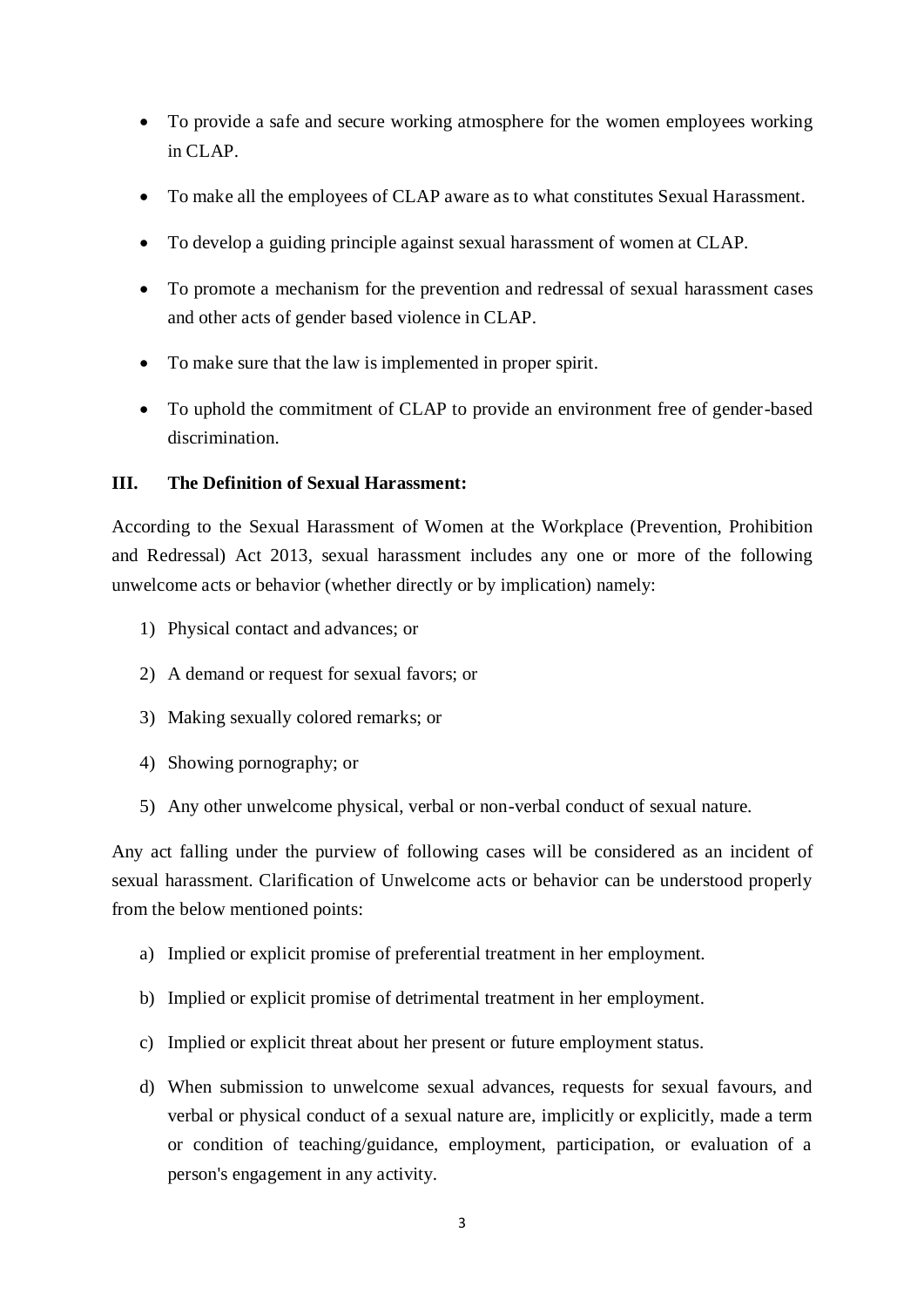- e) When unwelcome sexual advances, and verbal, non-verbal and/or physical conduct such as loaded comments, remarks or jokes, letters, phone calls or e-mails, gestures, exhibition of pornography, lurid stares, physical contact, stalking, sounds or display of a derogatory nature.
- f) Interfering with her work or creating an intimidating, offensive, or hostile environment for her.
- g) When a person uses the body or any part of it or any object as an extension of the body with a sexual purpose in relation to another person without the latter's consent or against that person's will, such conduct will amount to sexual assault.
- h) When deprecatory comments, conduct or any such behaviour is based on the gender identity/sexual orientation of the person and/or when the premises or any public forum of the institute is used to denigrate/discriminate against person(s), or create a hostile environment on the basis of a person's gender identity/sexual orientation.
- i) When a person shows any humiliating treatment to woman that is likely to affect her health and safety.
- j) Teaching activities or explanation of various issues related to fertility, reproductive health and other research topics in a scientific manner will not be considered as harassment.

#### **IV. Jurisdiction:**

The Policy Document applies to all employees of CLAP.

# **V. Membership of the Internal Complaints Committee:**

An Internal Committee shall consist of the following members (to be nominated by the employer) every 3 years:

- 1) A Presiding Officer who shall be a woman employed at a senior level at the workplace, unless there is no senior women employee at the office or any other administrative unit. In that case the Presiding Officer shall be nominated from any other workplace of the same employer or other department or organisation.
- 2) At least 2 members from amongst the employees either committed to cause of women or who have experience in social work or have legal knowledge.
- 3) One member from a Non-Governmental organisation or association committed to the cause of women and familiar with the issues relating to sexual harassment. This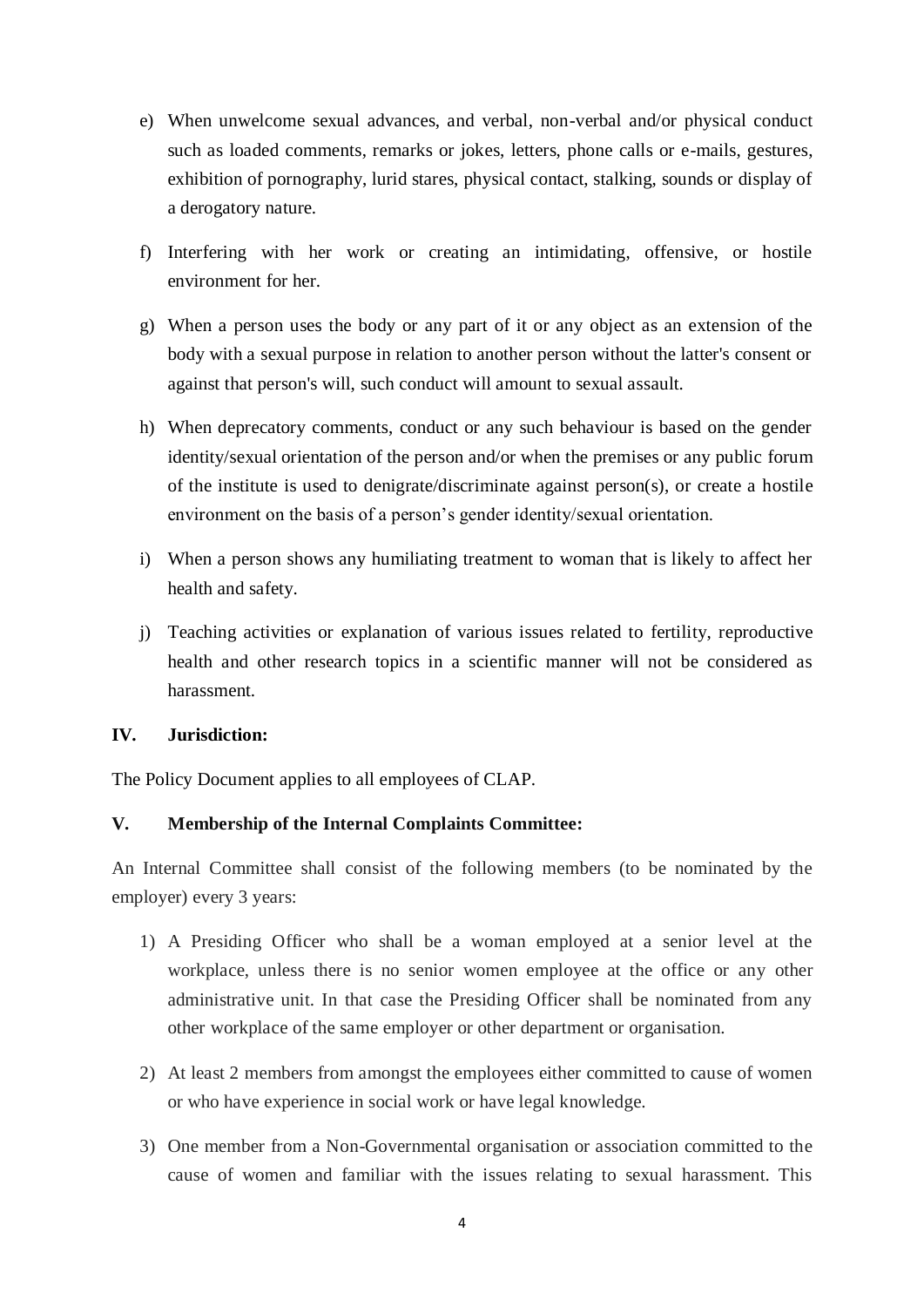member shall not be part of the employer's enterprise. **Provided that one-half of the total members must be women.**

# **VI. Disqualification:**

No person shall be appointed or continue to be a member of the Committee, if he/she is;

- 1) Contravenes the provisions of section 16 that is Prohibition of Publication or making known contents of complaint and inquiry proceedings or
- 2) Has been convicted for an offence or an inquiry into an offence under any law for that time being in force is pending against him or
- 3) He has been found guilty in any disciplinary proceedings or a disciplinary proceeding is pending against him or
- 4) Has so abused his position as to render his continuance in office prejudicial to the public interest, such Presiding Officer or Member, as the case may be, shall be removed from the Committee and the vacancy so created or any casual vacancy shall be filled by fresh nomination.

# **VII. Statutory Status:**

The Internal Committee to Prevent Sexual Harassment of Women at the Workplace of CLAP is empowered to carry out the mandate of the policy and has statutory power as are vested in a civil court under the Code of Civil Procedure, 1908 when trying a suit in respect of the following matters:

- 1. Summoning and enforcing the attendance of any person (COMPLAINANT/ COMPLAINEE/ WITNESS) and examining him/her on OATH and recording the statements,
- 2. Requiring the discovery and production of valid Documents,
- 3. Any other matter which may be prescribed.

#### **VIII. Allowances:**

Sitting allowances shall be paid to the External members of the Committee for attending all the meetings of the Committee or any invited guest coming for the work of Committee.

#### **IX. Complaint Procedure:**

1. Any woman employee or Intern (hereinafter mentioned as the 'COMPLAINANT') shall have the right to file a complaint concerning any harassment including sexual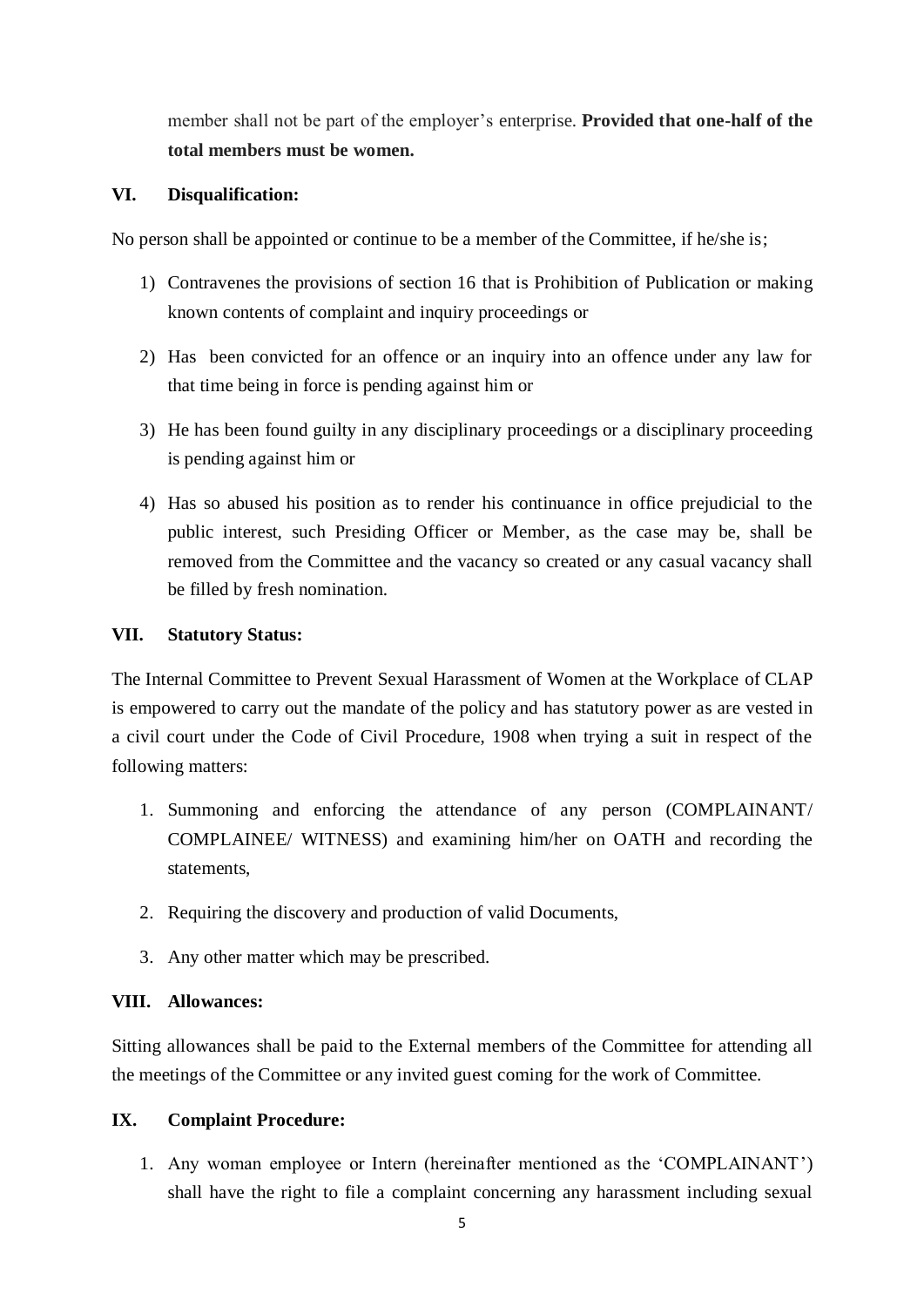harassment against a male student/ employee/ faculty/ administrative staff/ research staff/ any of the members of the Committee (hereinafter mentioned as the 'COMPLAINEE') as the case may be.

- 2. Any COMPLAINANT may file a complaint within a period of 3 months from the date of incident. In case of a series of incidents, COMPLAINANT should file a case within a period of 3 months from the date of last incident.
- 3. Where the aggrieved woman is unable to file a complaint on account of her physical or mental incapacity or death or otherwise, her legal heir or such other person as may be prescribed may make a complaint under this section.
- 4. All complaints will only be accepted in writing. The Committee is allowed to take action even in the absence of a written complaint. Though a written complaint is must (as per the Vishakha Guidelines), however if the woman does not want to do the same, anybody can write on her behalf.
- 5. Any complaint in writing has to be signed by the COMPLAINANT and will be read out to the complainant and will not be acted upon till the same is signed by the complainant.
- 6. The complainant shall be afforded full secrecy at each stage.
- 7. The name, address, identity or any other particulars calculated to lead to identification of the COMPLAINANT shall be kept confidential and will not be disclosed even to the Committee, till the meeting in this regard is convened.
- 8. Within a period of 5 working days from the date of such communication, the Chairperson shall convene a meeting to deal with the complaint and make preliminary enquiry/fact finding enquiry to verify the facts of the complaint. An **Enquiry Committee** will be constituted if the complaint is found genuine.

In case, the Enquiry Committee decides to proceed with the complaint, they may have the option to settle the matter between COMPLAINANT & COMPLAINEE through conciliation. For this, the wishes of the complainant shall be ascertained and if the complainant wishes that a warning would suffice then the alleged offender shall be called to the meeting of the Committee, heard and if so satisfied that a warning is just and proper, he may be warned about his behaviour. The matter shall then be treated as concluded and disposed of with a note to that effect made in the Complaint Register.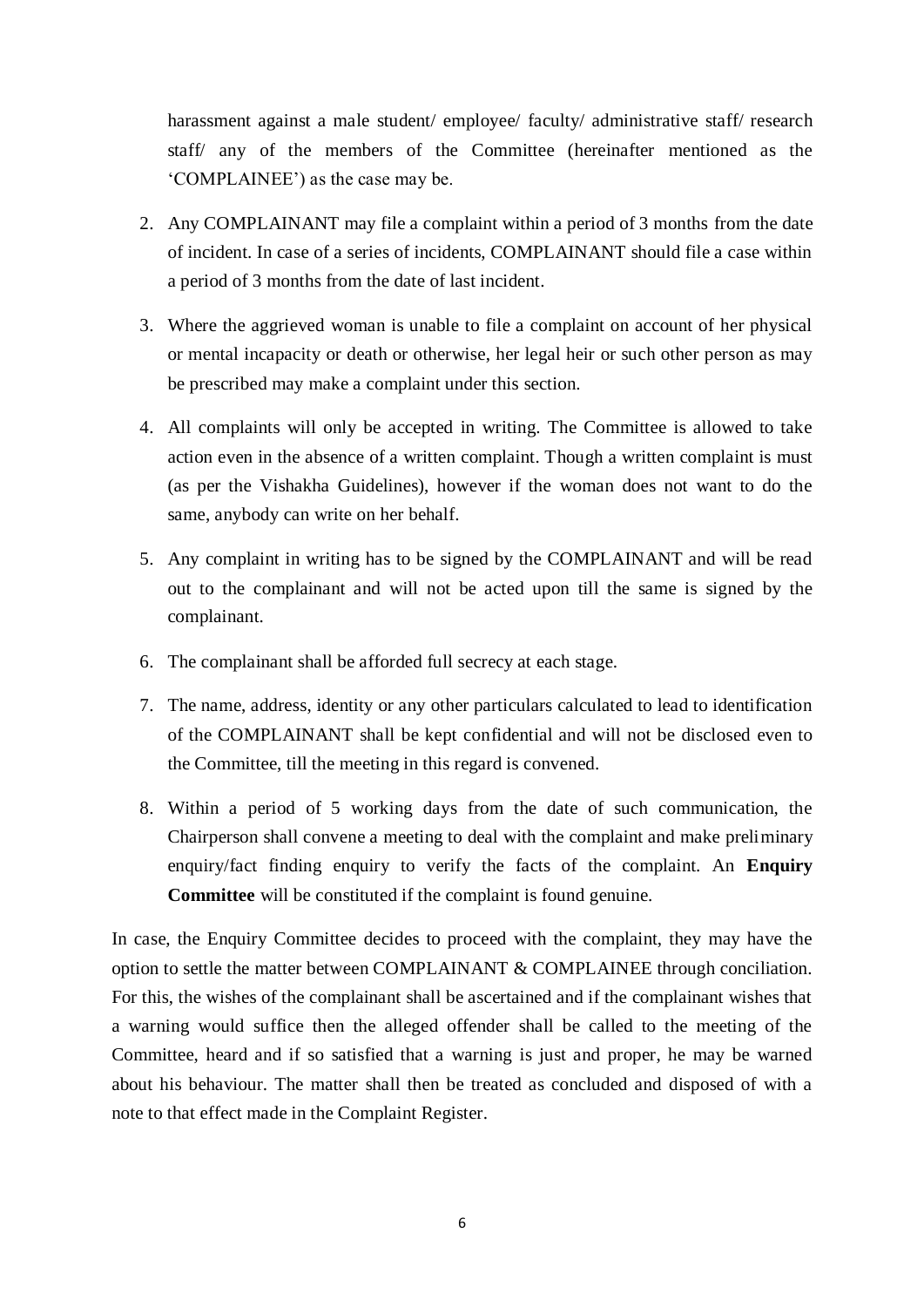# X. **Meeting of the Internal Complaints Committee:**

There shall be at least 2 meetings of the Internal Complaints Committee to be held in April and October unless otherwise required.

# **XI. The Inquiry Process:**

- 1) Subject to the provisions of section 10, the Internal Committee shall, where the respondent is an employee/ Intern, proceed to make inquiry into the complaint in accordance with the provisions of the service rules applicable to the respondent and where no such rules exist, in such manner as may be prescribed, the Internal Committee shall proceed to make an inquiry into the complaint or forward the complaint to the police.
- 2) Provided further that where the parties are employees, the parties shall, during the course of inquiry, be given an opportunity of being heard and a copy of the findings shall be made available to both the parties enabling them to make representation against the findings before the Committee.
- 3) Most cases of sexual harassment occur in private, so there may not be any eyewitness. The Enquiry Committee will have to come to a conclusion about the complaint without proof or evidence of this kind. It will rely on circumstantial evidence and the written submissions and oral testimonies of the complainant, the accused, and witnesses if any as well as any documentary evidence. This enquiry is not a criminal investigation or a proceeding in a court of  $law - a$  strong probability, rather than 'proof beyond reasonable doubt', is enough to take a decision on the complaint.